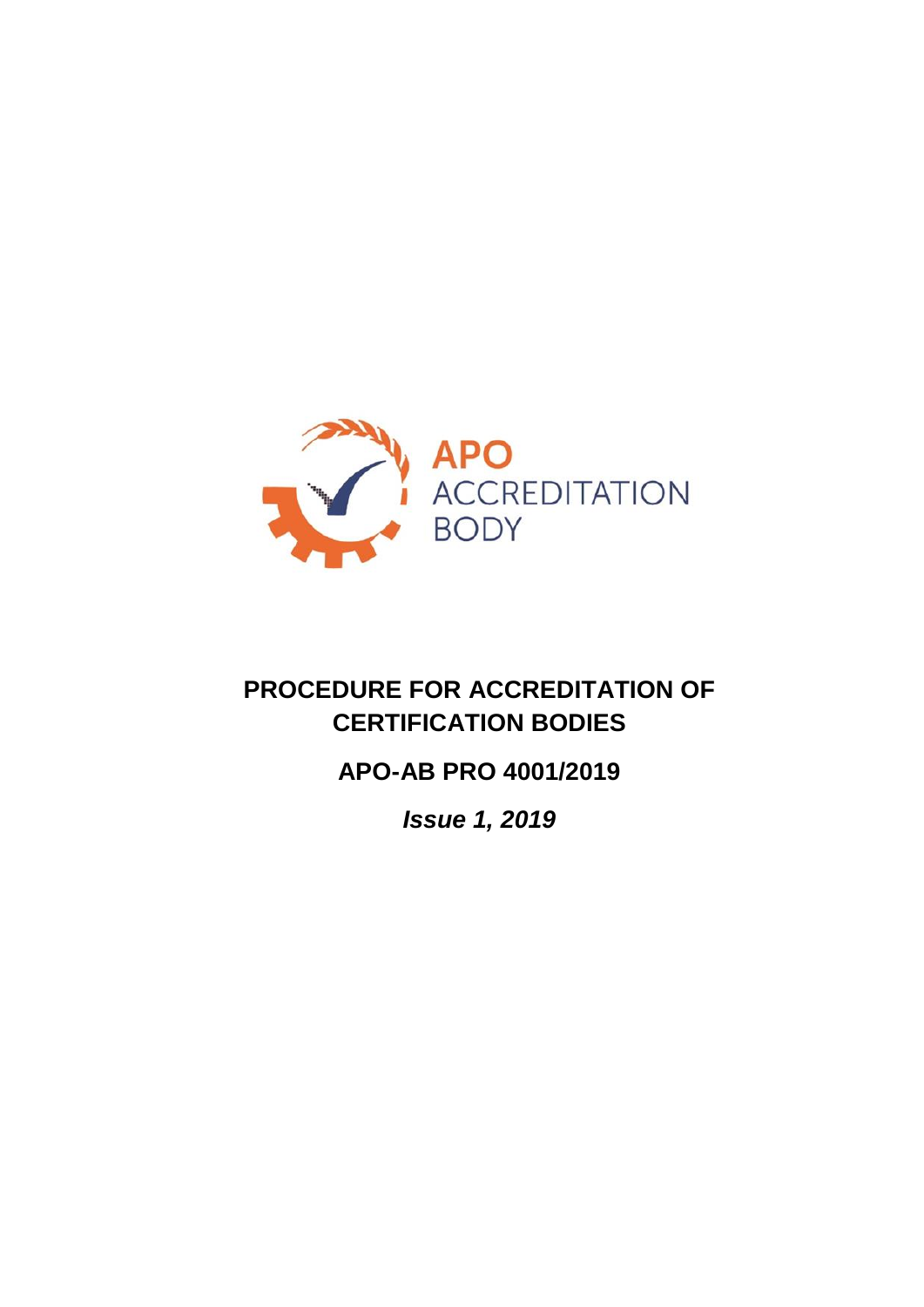# **PROCEDURE FOR ACCREDITATION OF CERTIFICATION BODIES**

# **APO-AB PRO 4001/2019**

# **TABLE OF CONTENTS** Page **1. [INTRODUCTION.................................................................................................](#page--1-0) 1 2. [REFERENCES....................................................................................................](#page--1-1) 1 3. [TERMS AND DEFINITIONS...............................................................................](#page--1-2) 1 4. APO-AB ACCREDITATION [PROCESS REQUIREMENTS...............................](#page--1-3) 2** 4.1 INITIAL ACCREDITATION [......................................................................................](#page--1-4) 4 *[4.1.1 Application for Initial Accreditation](#page--1-5) .......................................................... 4 [4.1.2 Two-stage Assessment...........................................................................](#page--1-6) 4 4.1.3 Accreditation Decision Making [...............................................................](#page--1-7) 7 4.1.4 Accreditation Certificate [.........................................................................](#page--1-8) 7 4.1.5 Accreditation Cycle [................................................................................](#page--1-9) 7* 4.2 SURVEILLANCE AND REACCREDITATION [...............................................................](#page--1-0) 8 **5. [EXTENDING THE SCOPE OF ACCREDITATION.............................................](#page--1-10) 8 6. [SUSPENDING ACCREDITATION......................................................................](#page--1-11) 8 7. [REDUCING THE SCOPE OF ACCREDITATION...............................................](#page--1-12) 9 8. COMPLAINTS [....................................................................................................](#page--1-13) 9 9. [APPEALS...........................................................................................................](#page--1-14) 9**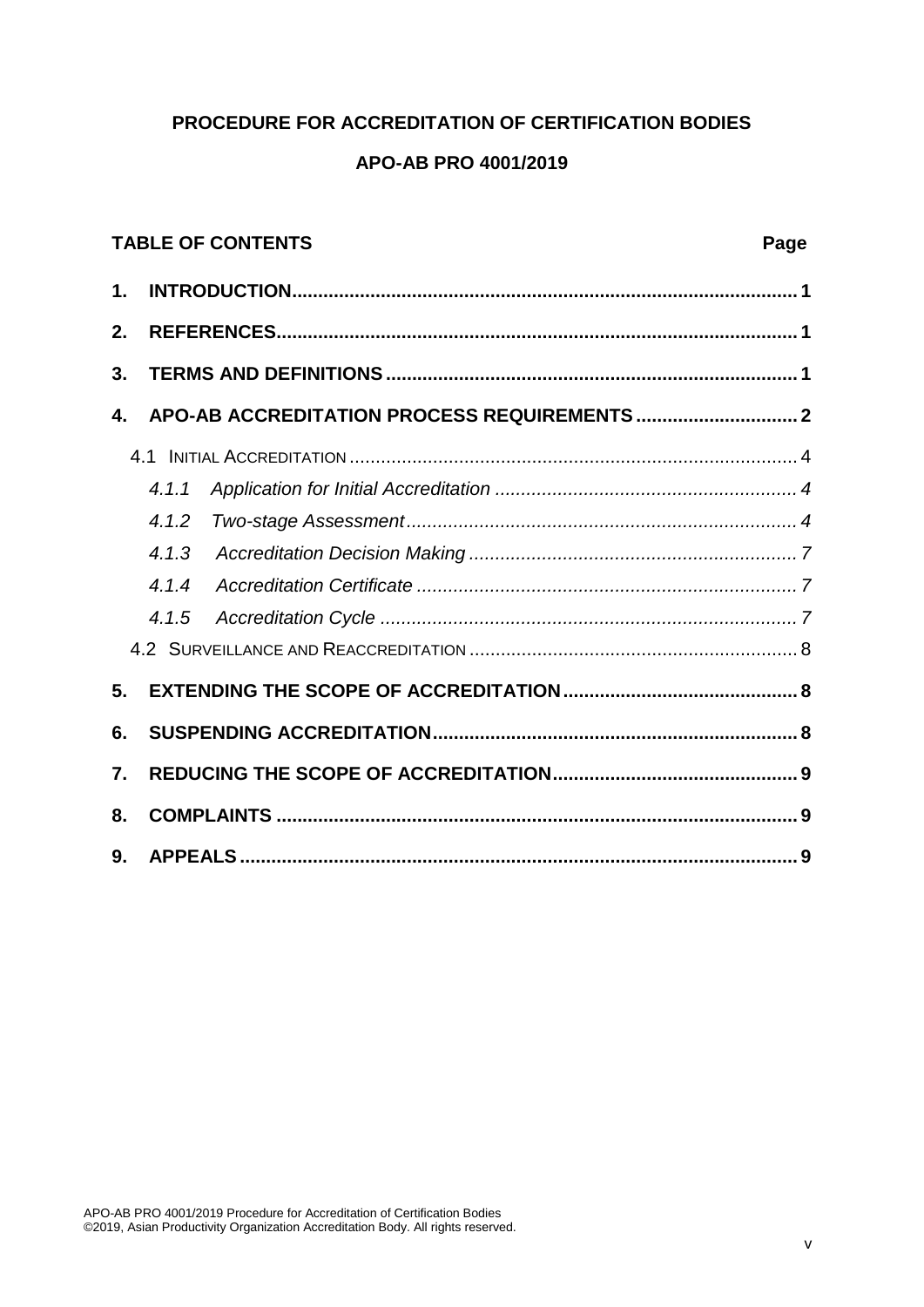# **1. Introduction**

 $1.1$ The APO Accreditation Body (APO-AB) was set up in response to the decision of the 60th APO Governing Body Meeting to raise the visibility of the APO as the leading international organization on productivity enhancement. The APO-AB is a separate, impartial entity in the APO Secretariat which is responsible for assessing and accrediting the certification bodies (CBs) following the APO-AB guidelines, which are adapted from the international standard ISO/IEC 17011. This document describes the process and procedures for accreditation of CBs.

 $1.2$ This document shall be read in conjunction with the relevant published APO-AB policy and procedure documents related to the accreditation of CBs conducting Certification of Persons.

# **2. References**

**ISO/IEC 17011:2017,** Conformity assessment, Requirements for accreditation bodies accrediting conformity assessment bodies

**ISO/IEC 17024:2012,** Conformity assessment, General requirements for bodies operating certification of persons

**ISO/IEC 19011:2018**, Guidelines for auditing management systems,

**ISO/IEC TS 17027:2014**, Conformity assessment, Vocabulary related to competence of persons used for certification of persons

# **3. Terms and Definitions**

 $3.1$ **APO-AB:** Asian Productivity Organization Accreditation Body set up by the APO

 $3.2$ **Accreditation:** Third-party confirmation related to a conformity assessment conveying formal demonstration of its competence to carry out specific conformity assessment tasks

 $3.3$ **Assessor:** A competent person employed/engaged by the APO-AB who is qualified and experienced in performing the functions of assessments under APO-AB accreditation schemes with impartiality and with no conflicts of interest

 $34$ **Technical Expert:** A resource person who provides specific technical knowledge or expertise to the assessment team with respect to the scope of accreditation to be assessed and does not assess independently

 $3.5$ **Assessment Team:** A group of assessors to conduct assessment of a CB supported, if necessary, by technical experts

 $3.6$ **Accreditation Review Panel:** A panel of experts, who are competent and experienced in the related accreditation scheme, appointed by the Chair of the APO-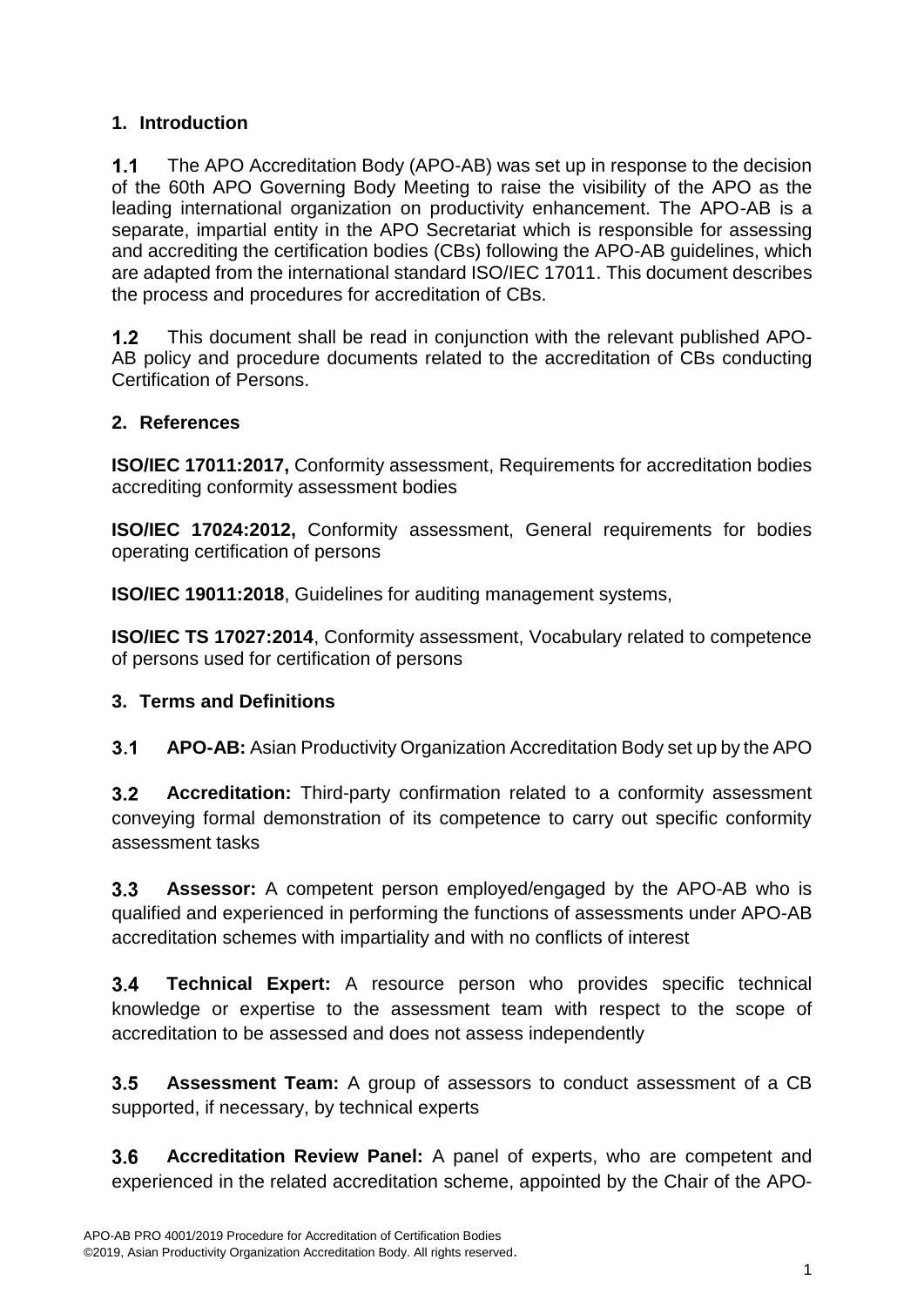AB Council. Their role is to evaluate and review the assessment reports with impartiality and with no conflicts of interest and make recommendations to the Chair of the APO-AB for accreditation

 $3.7$ **Initial Assessment:** The first assessment carried out of a candidate CB of its first or a new accreditation scheme for which the CB is applying

 $3.8$ **Surveillance Assessment:** A periodic assessment activity carried out within the four-year accreditation cycle to ensure that the accredited CB is competent and in compliance with the assessment criteria and accreditation scheme

 $3.9$ **Reassessment:** An assessment conducted for reaccreditation and to renew the four-year accreditation cycle

**3.10 Examination:** Part of the assessment to determine a candidate's competence by one or more means, such as written, oral, practical, and observational, depending on the requirements of the related certification scheme

**Major Nonconformance:** A very serious nonconformance that raises concerns  $3.11$ about the credibility, competence, and capability of a CB to meet the requirements of the standards and its management system

**Minor Nonconformance:** A weakness in the system which, if not addressed, could lead to a major nonconformance or a number of related minor cases of nonconformance and may create risks resulting in the failure of the management system

**Observations:** Findings not recorded as nonconformance but noted to highlight opportunities for improvement

# **4. APO-AB Accreditation Process Requirements**

 $4.1$ Accreditation process requirements for CBs are set out in the APO-AB COP and in the ISO/IEC 17024 standards and other relevant international standards.

 $4.2$ **Figure 1** shows the stages of accreditation of CBs.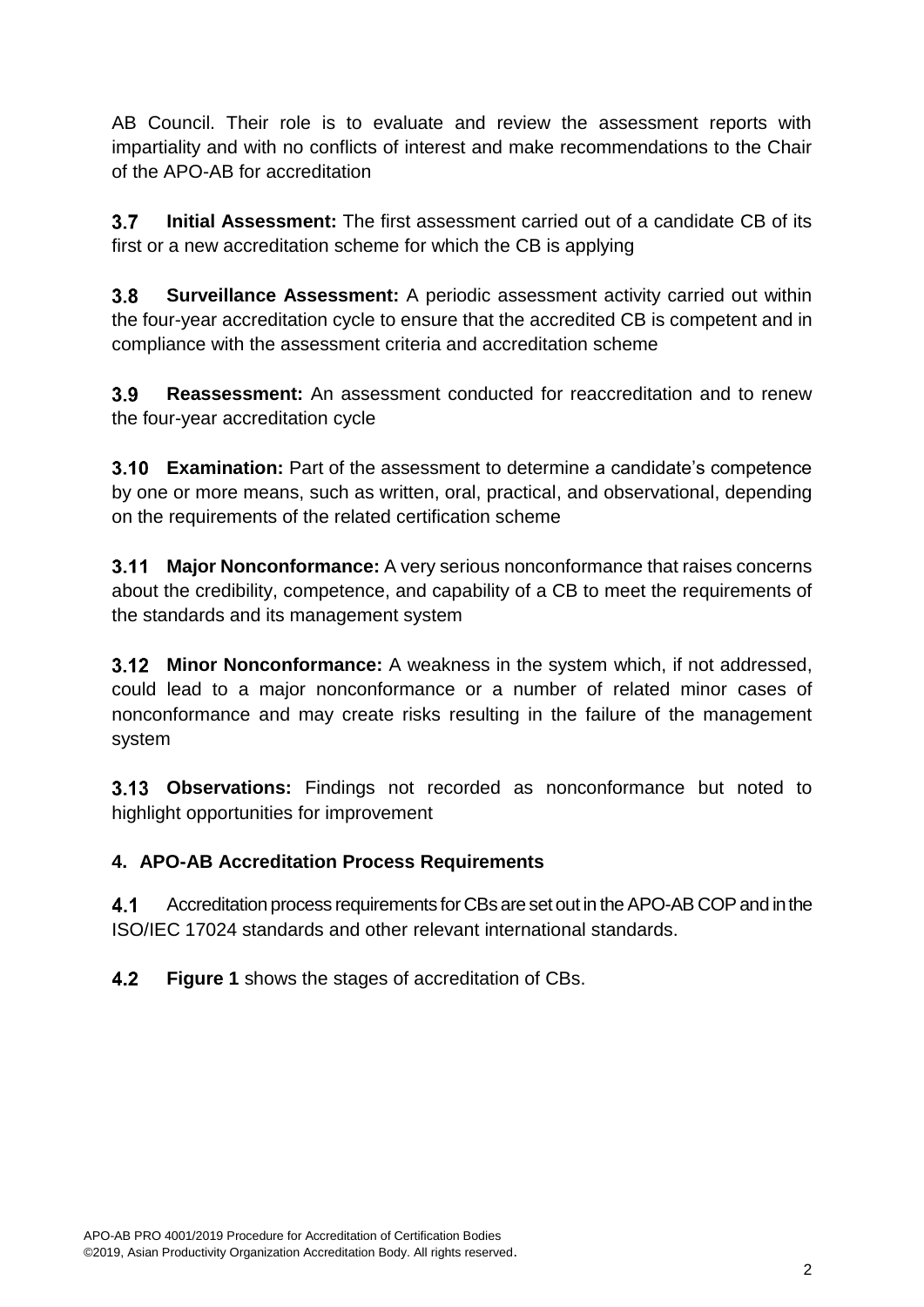

### **Figure 1. APO-AB Accreditation Process**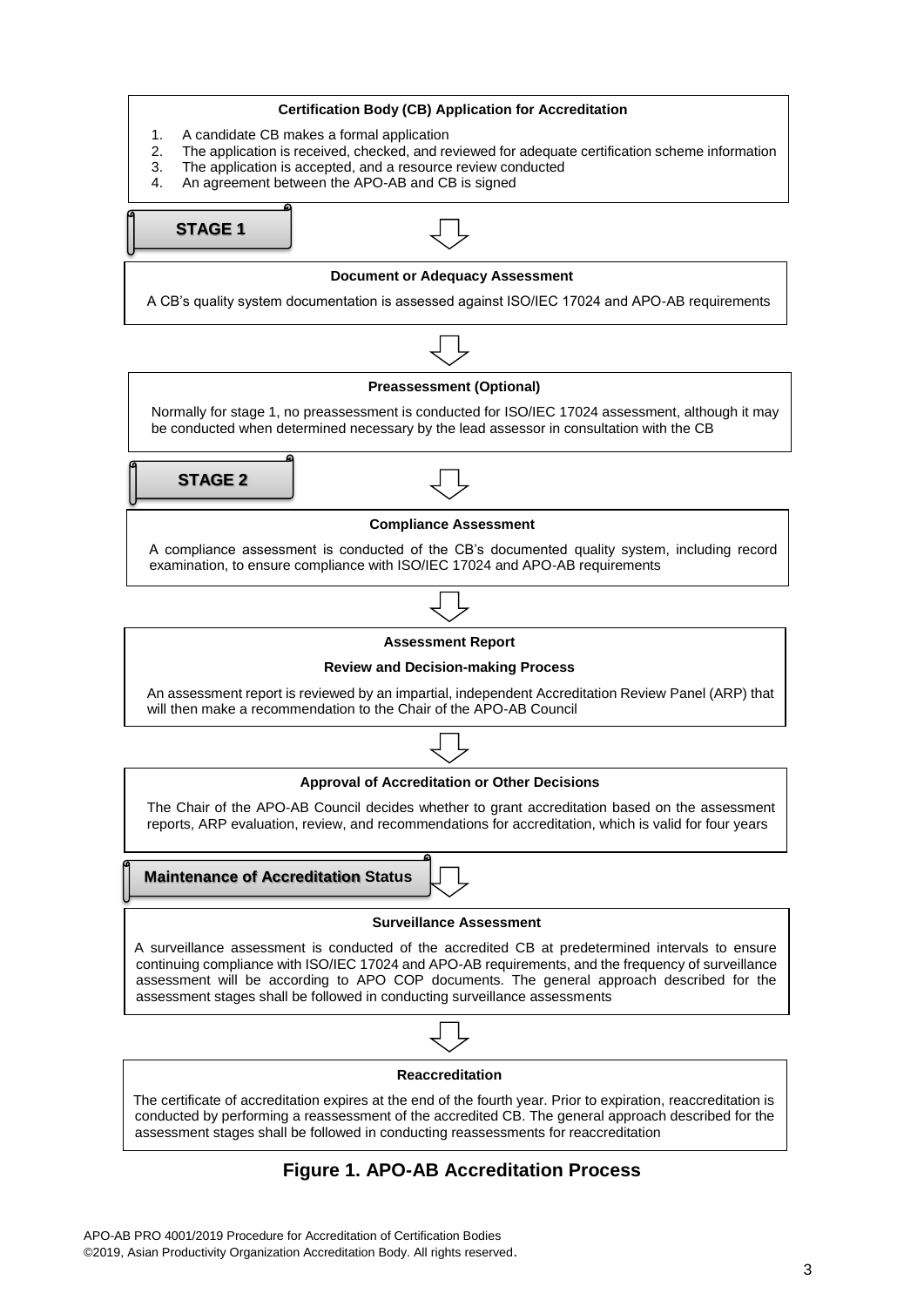# **4.1 Initial Accreditation**

# **4.1.1 Application for Initial Accreditation**

**4.1.1.1** A CB shall make a formal application by submitting the APO-AB application form together with the necessary documents listed in the application form.

- **a)** The application is checked and reviewed for completeness and adequacy of certification scheme information. The applicant CB shall be verified that it has certified at least 10 persons under the scheme applied for.
- **b)** The applicant CB must have completed at least one internal audit and one management review.
- **c)** When the CB application is in order and the scope of accreditation applied for is clearly stated, the APO-AB shall review its resources to confirm adequacy in terms of its ability and capacity to carry out the assessment of the CB following APO-AB policies and procedures. The APO-AB confirms the competency matrix and availability of its team of assessors and technical experts (if required) to carry out the assessment in a timely manner.
- **d)** If the APO-AB's own resources are not available, outsourcing may be required while ensuring that the procedures and quality of service are maintained.
- **e)** If necessary, the APO-AB has the right to request additional information.

**4.1.1.2** The CB completes the APO-AB Accreditation Agreement, which is signed by an authorized signatory of the CB. The accreditation agreement requires the CB to fulfil the obligations and requirements for accreditation.

**4.1.1.3** An application for accreditation is valid for two years from the date of acceptance of the application and lapses at the end of the two-year period if accreditation is not successful. The APO-AB reserves the right to extend this period as it deems appropriate.

# **4.1.2 Two-stage Assessment**

The accreditation assessment is carried out in two stages: stage 1 is a document or adequacy assessment; and stage 2 is a compliance assessment.

# **4.1.2.1 Stage 1: Document or Adequacy Assessment**

**a)** The APO-AB identifies the assessment team and lead assessor from the List of Approved Qualified and Competent Assessors 7001/2019. The identified lead assessor and assessment team members shall have the required knowledge of and skills in the specific scope of the accreditation applied for, with no conflicts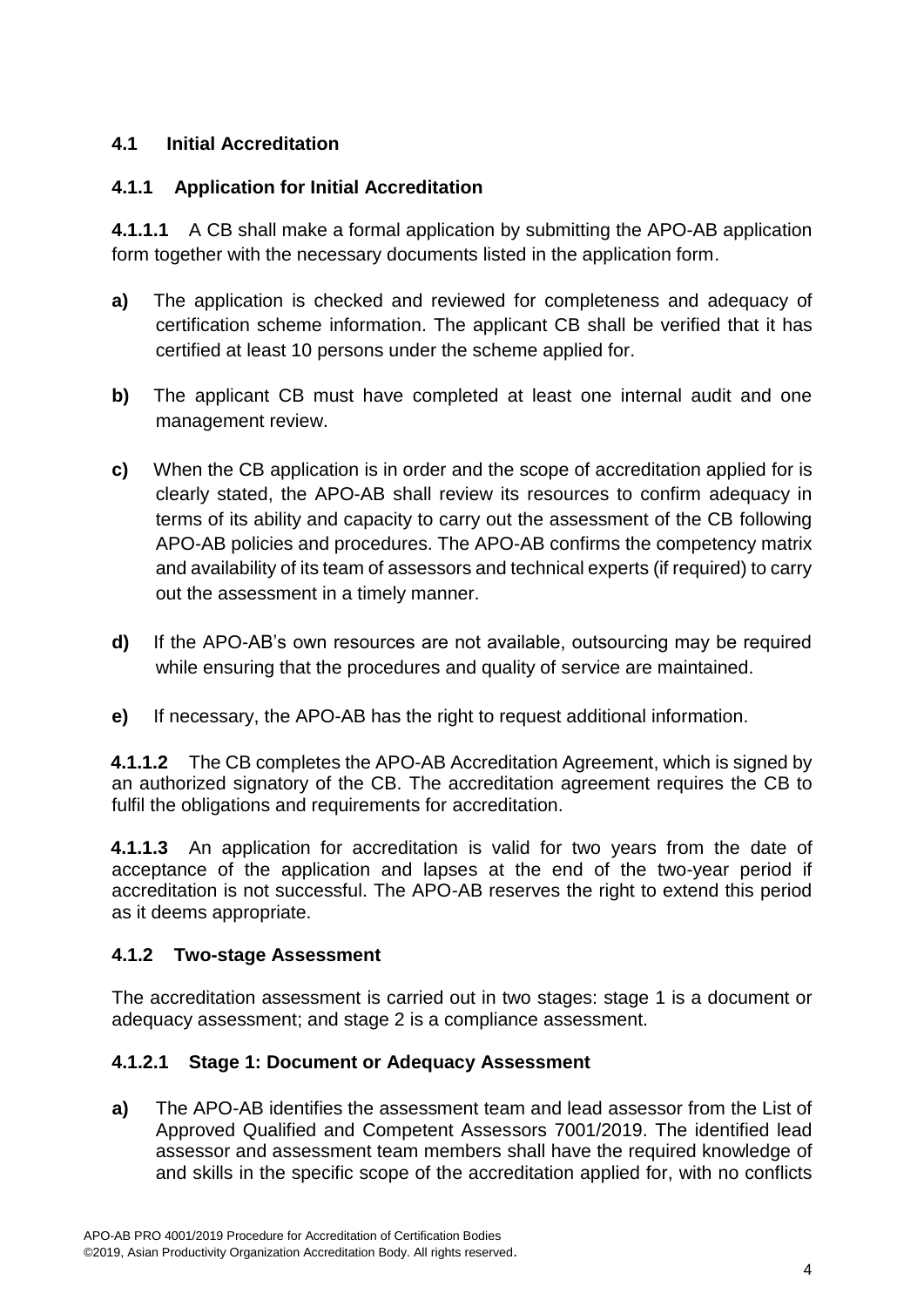of interest, and ensure the objectivity, confidentiality, and impartiality of their activities. All assessors and technical experts shall sign an Assessor Agreement pledging to maintain confidentiality. The CB seeking accreditation shall be notified of the lead assessor and assessment team members.

- **b)** If there is a need to use assessors and technical experts who are not on the APO-AB List 7001/2019, the APO-AB Procedure for Selecting, Training, and Formally Authorizing Assessors and Technical Experts is followed.
- **c)** Assessors and technical experts follow the APO-AB Procedure for Selecting, Training, and Formally Authorizing Assessors and Technical Experts.
- **d)** The CB provides the APO-AB assessment team with its most current documents and records.
- **e)** The assessment team reviews all relevant documents supplied by the CB to evaluate and assess the CB's conformity assessment system for compliance with the ISO/IEC 17024 standard and APO-AB COP standards and guides related to the scope of accreditation. The lead assessor is responsible for the conclusion.
- **f)** A report on stage 1 containing observations, comments, and notes on any deficiencies and examples of noncompliance shall be given to the CB.
- **g)** The applicant CB addresses any deficiencies and examples of noncompliance and submits a written report on the remedial and corrective actions taken.
- **h)** The APO-AB decides whether to proceed with the assessment based on the report findings of nonconformities and deficiencies.
- **i)** If the deficiencies are major and not properly addressed within 30 days or, depending on the agreement of the APO-AB, on an extension period, the APO-AB may decide not to proceed with the stage 2 assessment and communicate the decision to the applicant CB in writing.

Note: Normally for stage 1, no preassessment is conducted for ISO/IEC 17024, although it may be conducted if felt necessary by the lead assessor in consultation with the CB.

### **4.1.2.2 Stage 2: Compliance Assessment**

If the APO-AB assessment team is satisfied with the adequacy assessment, the team shall prepare to conduct the compliance audit.

- **a)** The assessment team shall develop an assessment plan to cover the scope of accreditation, persons to be assessed, and the locations where the activities are to be assessed.
- **b)** In selecting the activities to be assessed, the assessment team considers the relevancy and risks associated with the activities.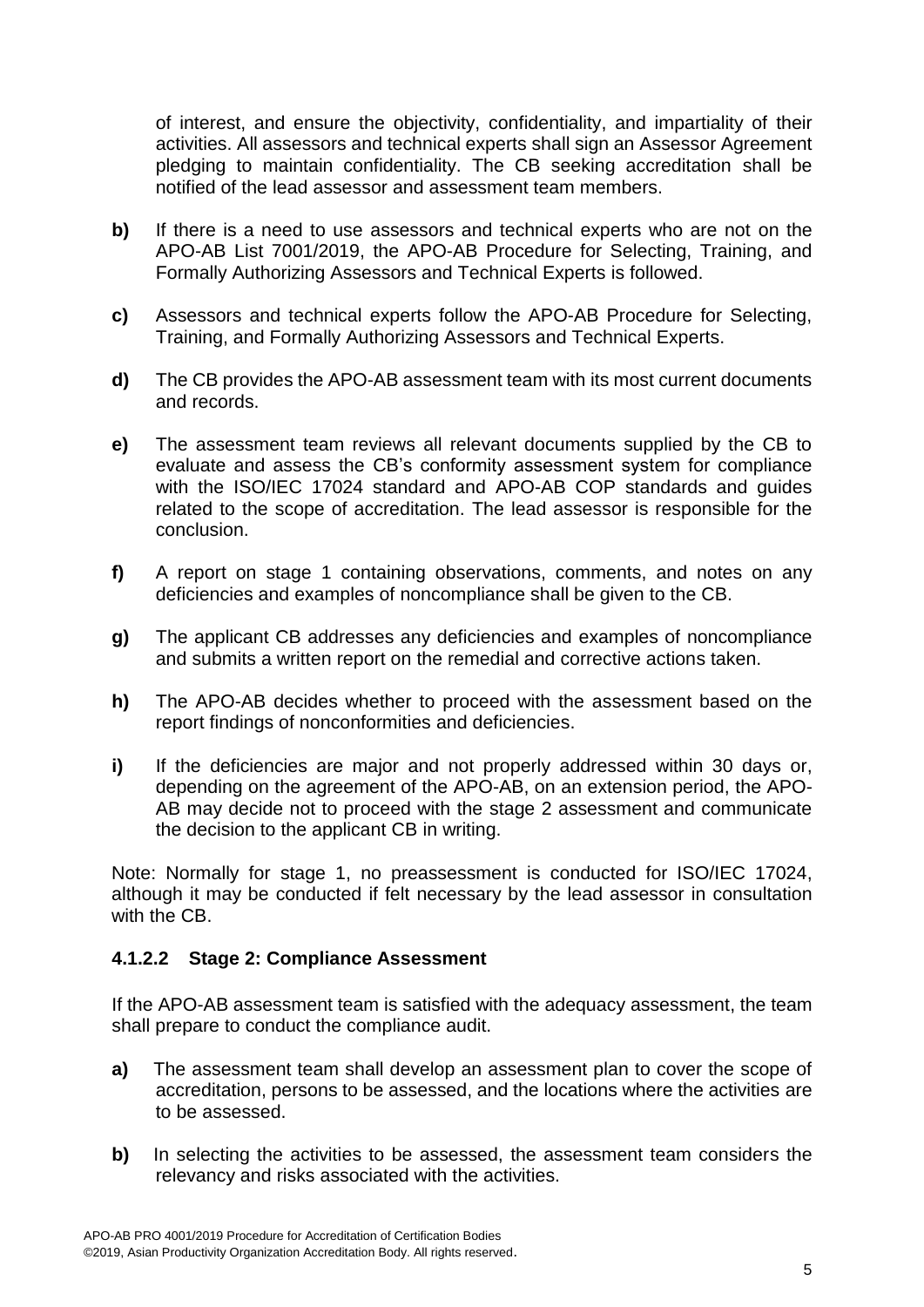- **c)** The APO-AB informs and confirms with the applicant CB and members of the assessment team the date(s) and assessment plan 30 working days in advance.
- **d)** During the compliance assessment, the assessment team shall conduct assessments following the APO-AB Procedures for Assessment. At the beginning of the first day of the compliance assessment, the lead assessor conducts an opening meeting with the applicant CB management personnel involved in certification activities. Guidelines for conducting the opening meeting are given in the APO-AB Work Instructions for Conducting the Opening Meeting. It state the purpose of the accreditation and accreditation requirements clearly, as well as confirms the assessment plan and scope of assessment. It also seeks to ensure that all agreed arrangements for the assessment are in place.
- **e)** The assessment team conducts the assessment based on the agreed-upon assessment plan.
- **f)** The assessment team employs the following assessment techniques:
	- i. Interviewing personnel involved in the applicant CB's certification of persons activities
	- ii. Reviewing records
	- iii. Verifying the applicant CB's procedures and practices in outsourcing
- **g)** Each assessor records each observation gathered during the assessment and obtains the initials of the applicant CB's representative on each observation noted.
- **h)** The assessment team analyses and discusses all relevant information and objective evidence gathered prior to and during the assessment to establish full confidence in the competence of the applicant CB and its conformity with the requirements for accreditation. Possible areas for improvement may also be reported to the CB as observations but no consultancy or solutions for improvement are provided.
- **i)** The lead assessor and assessment team then reach a consensus on assessment results regarding the competence and conformity of the applicant CB with the ISO/IEC 17024 standard and APO-AB policies and procedures.
- **j)** At the end of the compliance assessment visit, the APO-AB assessment team holds a closing meeting to communicate its findings and the conclusions of the assessment to the CB following the APO-AB Work Instructions for Conducting a Closing Meeting.
- **k)** The summary report shall be signed by the authorized signatory from the CB as well as the authorized signatory from the APO-AB.
- **l)** For any nonconformities identified, the CB must respond by listing the corrective actions to be taken and the schedule for the nonconformities to be addressed and resolved. The CB submits the corrective actions for noncomformities within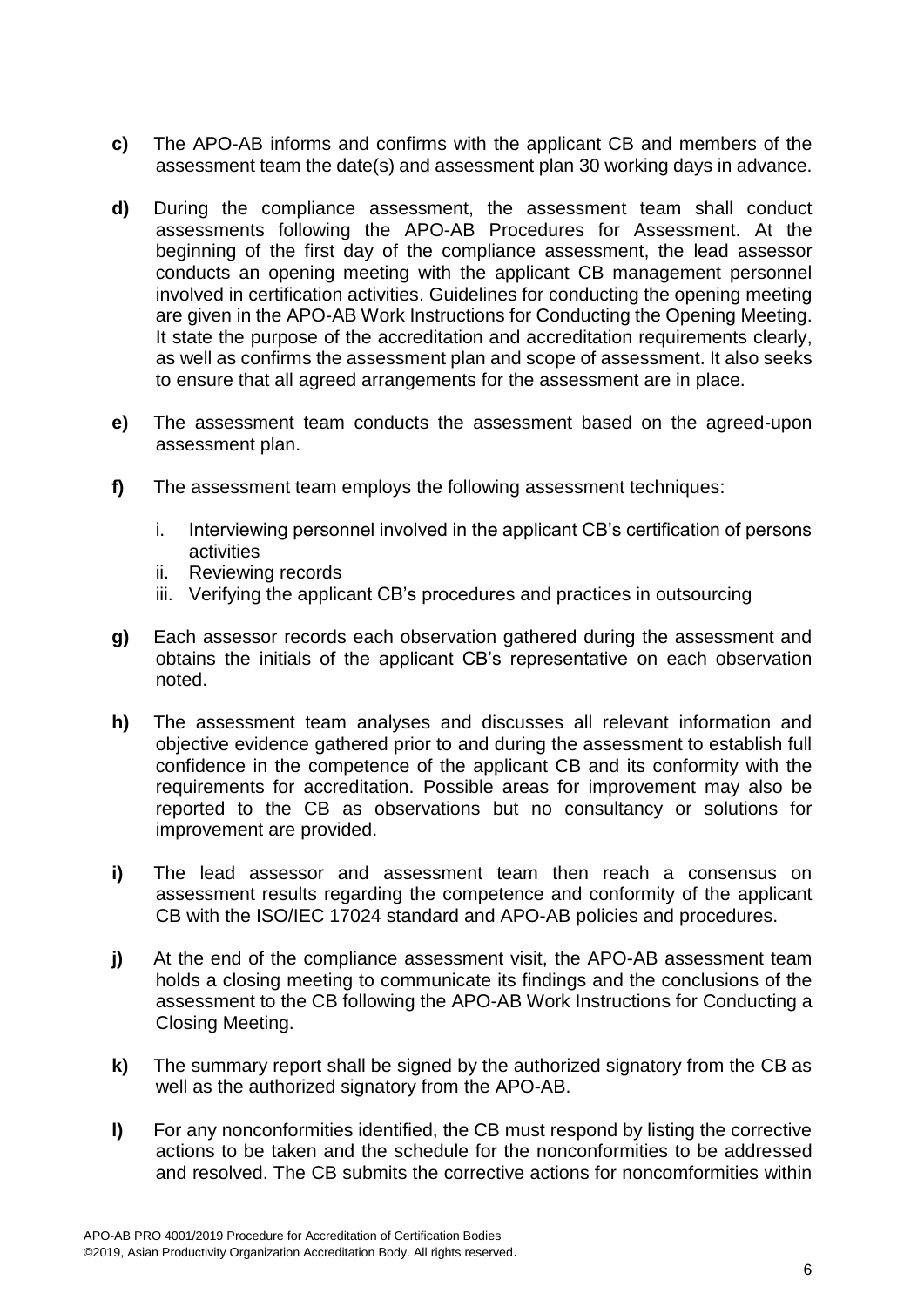30 days. If corrective action cannot be completed in 30 days, the applicant CB shall submit an action plan to request extension. If the action plan is approved, a maximum of 60 days is given to complete the corrective action. The APO-AB may decide whether to continue the accreditation process if no submission is received from the CB during the agreed period.

- **m)** The assessment team sends the report to the ARP within 10 working days.
- **n)** Prior to submitting the assessment report to the ARP, the APO-AB assessment team shall ensure that the CB has resolved all issues and nonconformities according to the ISO/IEC 17024 standard and APO-AB policies and procedures.

### **4.1.3 Accreditation Decision Making**

- **a)** The assessment report and the recommendation for accreditation are reviewed by the ARP as specified in the Terms of Reference for the ARP.
- **b)** The Chair of the APO-AB Council decides whether to grant accreditation based on the assessment reports, ARP evaluation, review, and recommendations for accreditation.

### **4.1.4 Accreditation Certificate**

- **a)** The APO-AB provides an accreditation certificate accompanied by a schedule containing the detailed scope of accreditation of the CB upon granting accreditation.
- **b)** The accreditation certificate issued will bear the APO-AB accreditation symbol and will state the effective and expiration dates of accreditation.
- **c)** The accredited CB shall comply with the terms and conditions stated in the Accreditation Agreement.
- **d)** The APO-AB shall make available and continuously updates information in its publications and on its website on the list of accredited CBs and other related information, while safeguarding confidentiality.

### **4.1.5 Accreditation Cycle**

- **a)** The accreditation cycle is four (4) years from the date of granting initial accreditation and for the same period following successful compliance reassessment.
- **b)** CBs are given a schedule of the accreditation assessment program. The conformity assessment activities representative of the scope of accreditation are assessed during the assessment cycle, as shown in Tables 1 and 2.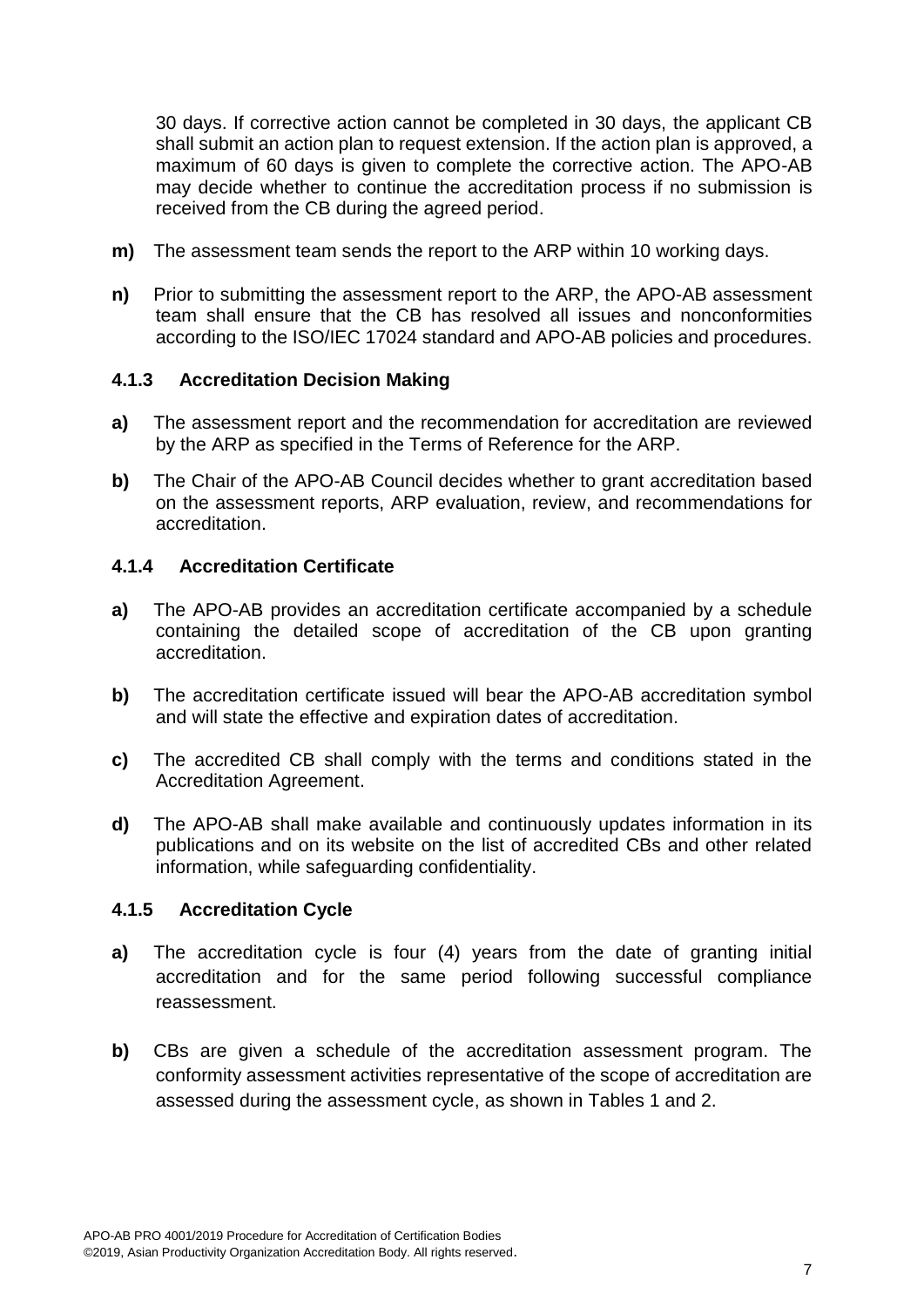#### $4.2$ **Surveillance and Reaccreditation**

**4.2.1** The APO-AB shall establish a complementary forward plan for surveillance and reaccreditation of the accredited CB, as shown in Tables 1 and 2.

**4.2.2** The general approach described for initial assessment stages shall be followed for conducting the surveillance assessment and for reassessment for reaccreditation.

| Surveillance 1 | Approximately 12 months from the date of granting/renewal |
|----------------|-----------------------------------------------------------|
| Surveillance 2 | Approximately 15 months from the date of surveillance     |
| Reassessment   | Approximately 3 months before the expiration date         |

# **Table 1. First Cycle of Accreditation**

# **Table 2. Subsequent Cycle of Accreditation**

| Surveillance | Approximately 18 months from the previous expiration date |
|--------------|-----------------------------------------------------------|
| Reassessment | Approximately 6 months before the expiration date         |

*Note: The interval between assessments shall not be more than two years.*

# **5. Extending the Scope of Accreditation**

 $5.1$ The APO-AB has developed the procedure given in APO-AB PRO 4010/2019 to manage applications for extension of the accreditation scope and to determine whether extensions may be granted based on the risk associated with the activities in the scope of extension.

 $5.2$ Depending on circumstances or arrangements between the APO-AB and CB involved, assessment for extension of the accreditation scope may be conducted during a surveillance or reassessment visit.

# **6. Suspending Accreditation**

 $6.1$ The APO-AB has developed the procedure given in APO-AB PRO 4011/2019 for the suspension of the scope of accreditation.

 $6.2$ The APO-AB may decide to suspend accreditation if a CB persistently fails to meet the requirements of accreditation or to abide by the rules for accreditation.